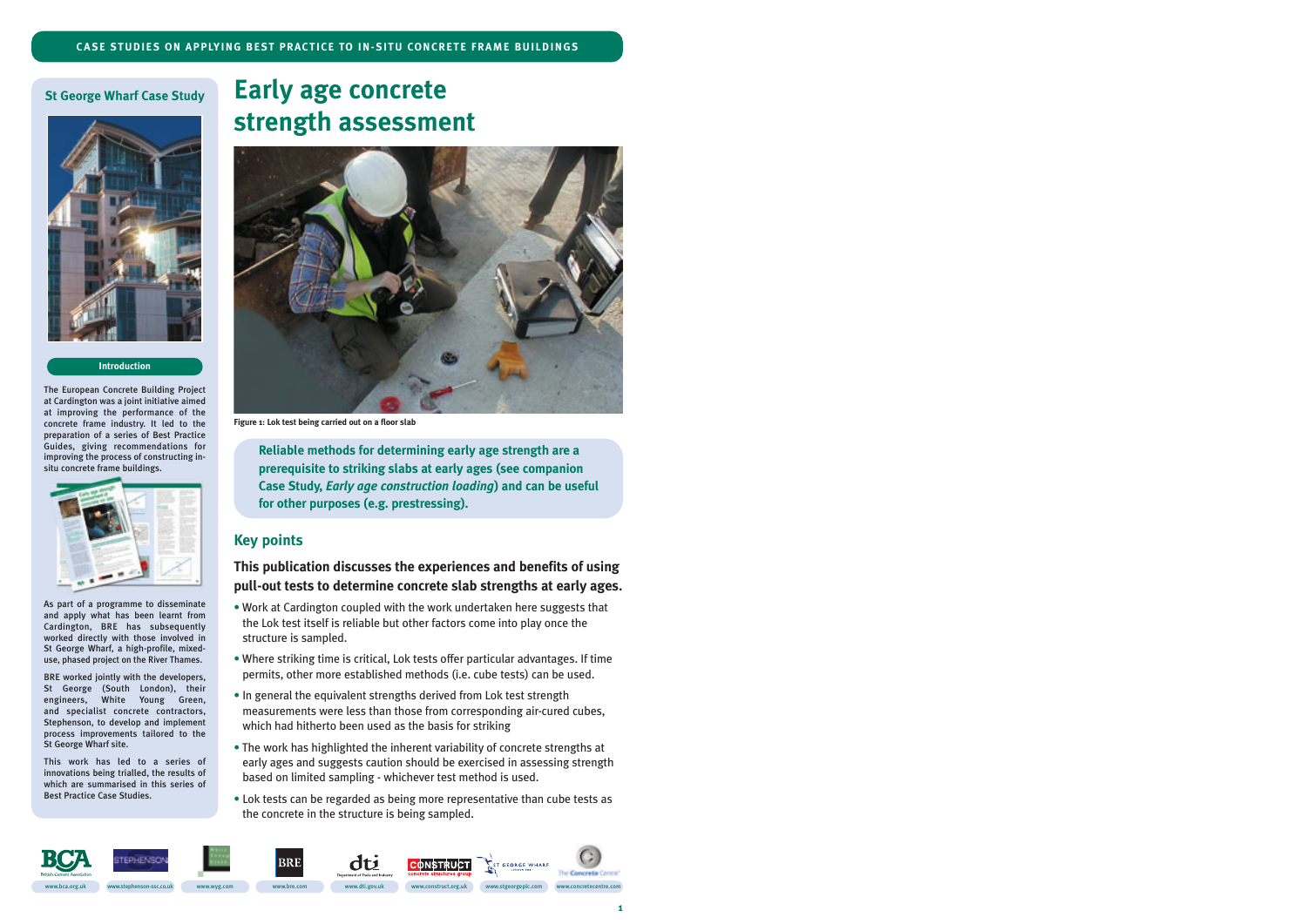### **Basis of Lok test and experience from Cardington**

The Best Practice guide, *Early age strength assessment of concrete on site (see back cover)* highlights the merits of a quick and simple test for determining the in-situ concrete strength. Based on the work completed at Cardington, the guide recommends the use of pull-out inserts cast into the concrete to determine the early age strength for purposes such as early striking and prestressing.

For horizontally cast members (e.g. slabs) the Best Practice guide recommends that the inserts are located using a floating cup device on the top surface of the slab near the end of the pour.

At Cardington, to eliminate as many sources of variability as possible, Lok tests were carried out on companion cubes cast from the same batch of concrete and stored adjacent to the conventionally tested air-cured cubes.

Figure 4 illustrates that, with careful control of all factors influencing variability, a good correlation can be obtained between strengths predicted using Lok tests on companion cubes and from conventionally tested cubes. Further, the work at Cardington showed good agreement for a range of concretes between a site-derived correlation and the standard recommended correlation provided by the manufacturer.

This suggests that the test itself is reliable; however other factors come into play once the structure is sampled.

When conventionally tested air-cured cubes were used to predict the in-situ strength as measured using Lok tests,

the results were more variable. In fact a better overall correlation was obtained with conventionally tested water-cured cubes even though these take no account of the environmental effects on the structure. This was thought to be due to the air-cured cubes being at a lower temperature than the slab and in general, therefore, giving lower strengths.

As would be expected, differences in strength were also observed between the top and bottom of slabs. These differences were accentuated for Lok inserts placed near to column positions. These factors need to be borne in mind in any attempt to correlate cubes with Lok test measurements taken on the structure.

# **Use of Lok tests at St George Wharf and comparison with cube results**

As they were unfamiliar with the Lok test, the contractor and designer recommended its use alongside conventionally tested cubes so as to gain confidence in the reliability of the test results.

The Best Practice guidance concerning numbers and locations of Lok tests was followed. Four floating Lok inserts were placed as a group on top of the slab towards the end of the pour.

For the reasons given in the previous section it proved difficult in practice to derive a meaningful correlation on this site between results from conventionally tested air-cured cubes and from Lok tests carried out on the structure. This was not helped by the fact that the conventionally tested cubes were limited in number and generally were from different batches of concrete from those in which the Lok test inserts were placed.

The water-cured cubes, which should be independent of ambient environmental conditions, also showed some variability over the structure as a whole. This is shown in Figure 5, which illustrates strengths measured at three days, and suggests that account needs to also be taken of the inherent variability between batches of concrete. There was also some variability between cubes cast from the same batch, which suggests a lack of quality control in the making and testing of the cubes or in the concrete itself as supplied.

In general the cube strengths derived from Lok test strength measurements were less than those of corresponding air-cured cubes, which had hitherto been used as the basis for striking. This is shown in Figure 6.

It was not feasible to prepare temperature-matched cured cubes at St George Wharf. Since there was no independent true strength measurement of the concrete in the slabs, it is not possible to say that relying on Lok test results as the basis for striking is necessarily any better or worse than relying on conventionally tested air-cured cubes. More confidence should, however, be able to be placed on the Lok tests as it is the concrete in the structure that is being sampled.

# **Costs and convenience of test methods**

The costs and convenience of carrying out Lok tests was compared with that of making and testing cubes and found to be favourable.

The principal advantage of Lok tests is where the results are required quickly. At St George Wharf this wasn't an issue as striking was aimed for three days minimum and in practice was usually longer. On this site there was no programme benefit in striking earlier than three days because of the time taken to construct the vertical elements.

# **Conclusions**

- 1. Lok tests offer specific benefits where there is requirement to strike at very early ages.
- 2. The frame contractor and the designer were not fully convinced of the reliability of the results from the

Lok test. This was mainly because of the difficulty on this site in achieving good correlation with the existing test method of using air-cured cubes.

- 3. It is considered prudent to initially run Lok tests in parallel with existing test methods in order to gain confidence in the test and a feel for the variations in concrete strength that are likely to be detected. The inherent limitations in doing this and likely sources of variability should, however, be recognised.
- 4. One way to give assurance on specific projects would be to cast Lok test inserts in large cubes as was done at Cardington, and store these alongside the structure; this would remove the effect of variations within the pour of concrete. Similarly good correlation to that shown in Figure 4 would be expected, but the advantage of sampling the concrete in the structure would be lost.
- 5. Whichever test method is used, care should be exercised when interpreting the results. The likely inherent variability of concrete strengths, particularly at very early ages, should be catered for either by increased sampling to gain confidence in the results or allowing a greater margin between the measured and the lower bound strength.
- 6. The recommendations given in the existing Best Practice guide are still believed to be valid. However where Lok tests are used recognition should be given to the variability of concrete that can occur naturally at different locations within a given pour area.





**Figure 2: Floating Lok test insert**



**Figure 7: The floating cup**

**Figure 4: Correlation from Cardington between conventional tests on air-cured cubes and Lok tests on companion cubes**

**Figure 5: Variability between batches of measured 3-day water-cured concrete strengths at St George Wharf**



**Figure 6: Comparison of concrete strengths derived from Lok test results from the structures with air-cured cubes at St George Wharf**



#### **Air-cured cube strength (N/mm2 )**



**Figure 3: Floating cups grouped at edge of pour. One has already been pulled out.**